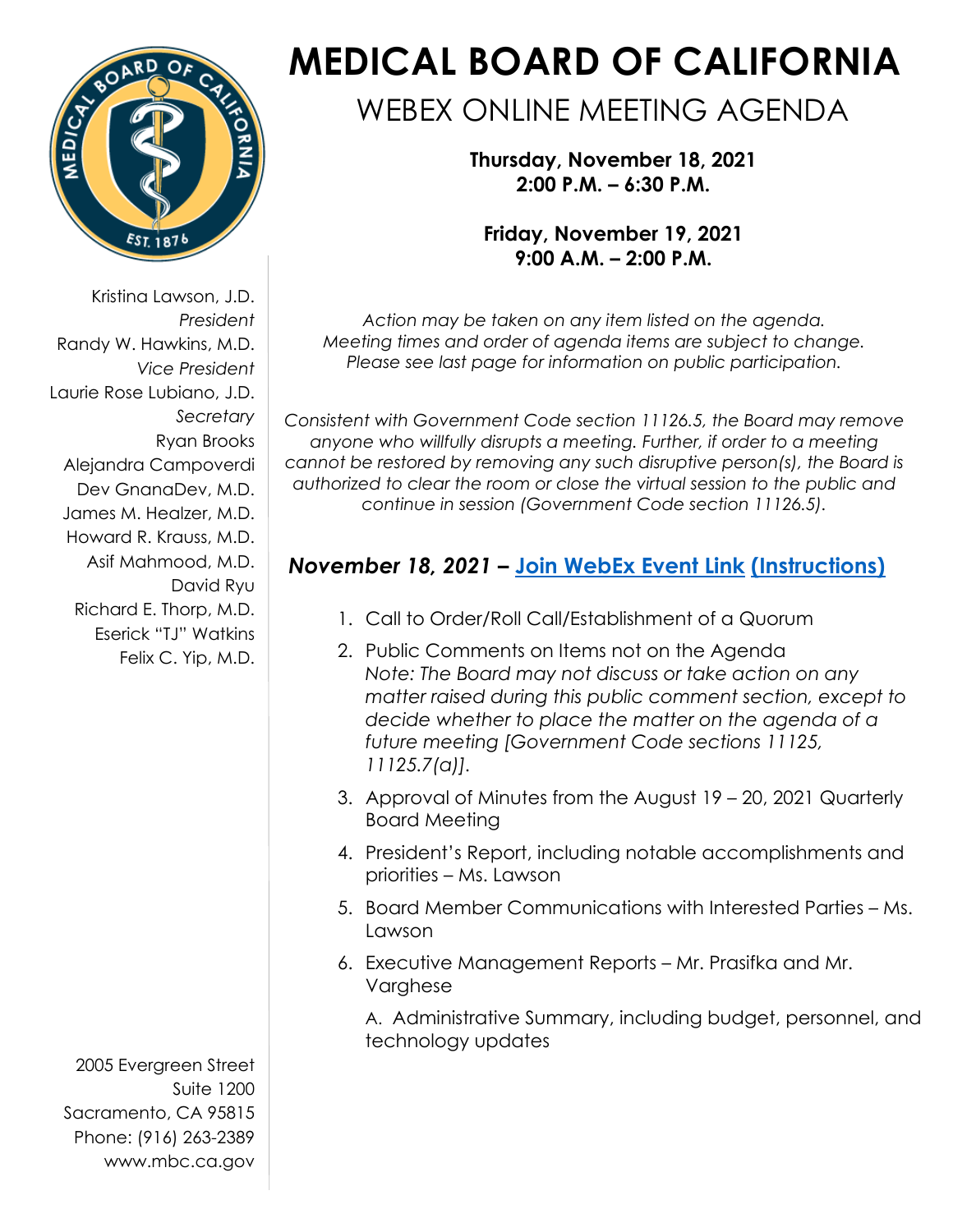- B. Enforcement Program Summary, including personnel, expert reviewer program, statistics, and enforcement unit updates
- C. Licensing Program Summary, including personnel, statistics, and licensing unit updates
- D. 2022 2025 Strategic Plan
- 7. Enforcement Updates
	- A. Update from the Attorney General's Office Ms. Castro
	- B. Update from the Health Quality Investigation Unit Ms. Nicholls
- 8. Update from the Department of Consumer Affairs Ms. Holmes
- 9. Update on Revising Guidelines for Prescribing Controlled Substances for Pain Mr. Prasifka

#### **Recess**

## *Friday, November 19, 2021*

*Consistent with Government Code section 11126.5, the Board may remove anyone who willfully disrupts a meeting. Further, if order to a meeting cannot be restored by removing any such disruptive person(s), the Board is authorized to clear the room or close the virtual session to the public and continue in session (Government Code section 11126.5).*

- 10.Call to Order/Roll Call/Establishment of a Quorum
- 11. CLOSED SESSION

Pursuant to Government Code section 11126(a)(1), the Board will meet in closed session to conduct the annual evaluation of the Executive Director.

12.Public Comments on Items not on the Agenda

*Note: The Board may not discuss or take action on any matter raised during this public comment section, except to decide on whether to place the matter on the agenda of a future meeting [Government Code sections 11125, 111257(a)].* 

- 13.Discussion and Possible Action on Legislation/Regulations Mr. Bone
	- A. Implementation Plans for 2021 Legislation
		- 1. AB 356 (Chen) Fluoroscopy: Temporary Permit
		- 2. AB 359 (Cooper) Physicians and Surgeons: Licensure: Examination
		- 3. SB 310 (Rubio) Unused Medications: Cancer Medication Recycling
		- 4. SB 806 (Roth) Healing Arts
	- B. 2022 Legislative Proposals
		- 1. Proposal to Seek Board-Approved Statutory Changes Not Included in SB 806
		- 2. Proposal to Reduce the Burden of Proof in Disciplinary Cases
		- 3. Proposal to Change Timing or Charge a Fee for Petitions for Penalty Relief from Disciplined Licensees
		- 4. Proposal to Require Earlier Exchange of Expert Testimony Information
		- 5. Proposal to Increase Mandatory Reports of Physician Misconduct to the Board
		- 6. Proposal to Require Medical Records Retention for Specified Period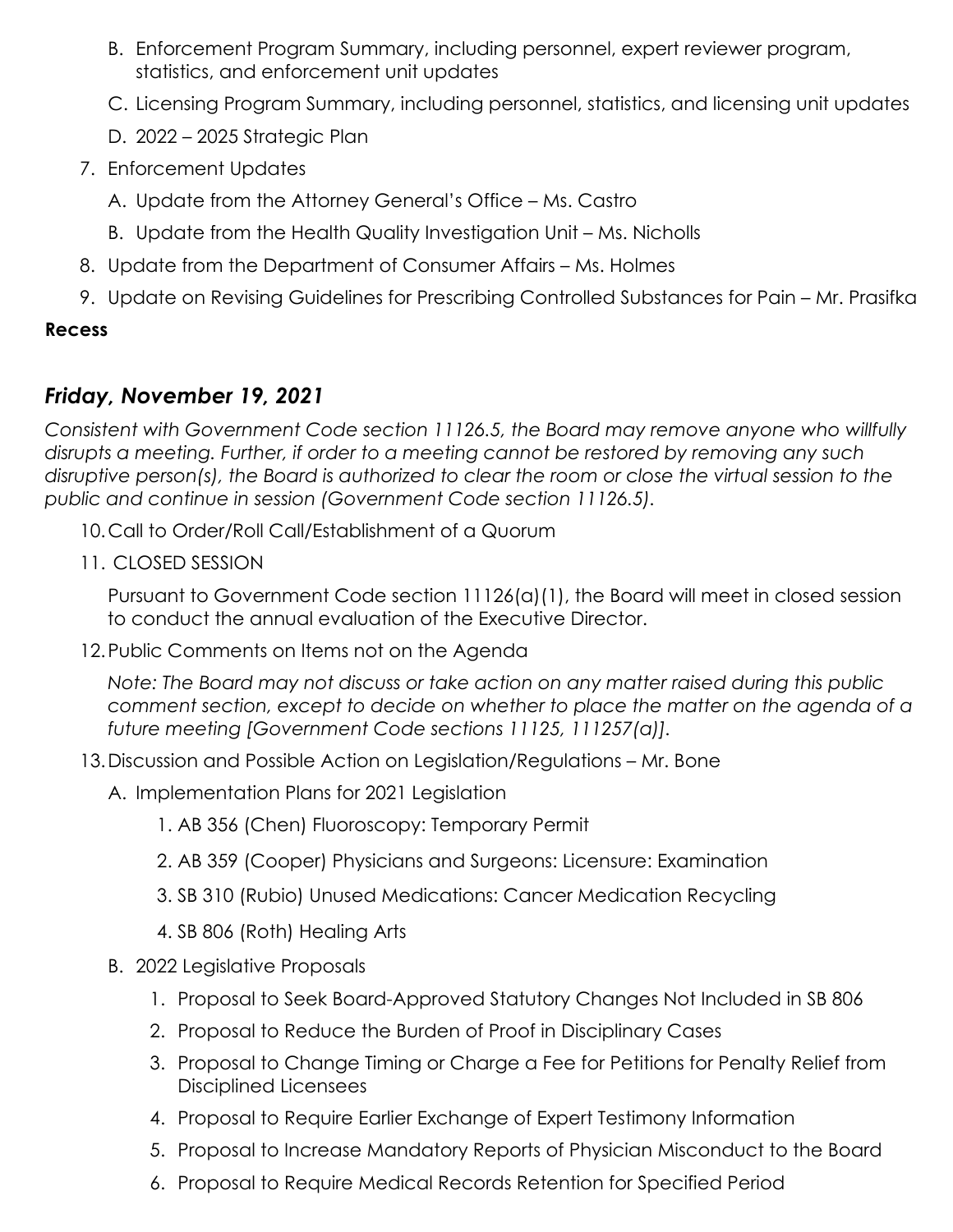- 7. Proposal to Clarify Consumer Access to Personal Records within Board Enforcement Files
- 8. Proposal to Clarify Licensure Requirements Established by SB 806
- C. Regulatory Actions
	- 1. Approved Certifying Organizations 16 CCR Sections 1366.3, 1366.31, and 1379.07
	- 2. Physician Health and Wellness Program, 16 CCR Sections 1357.10, 1357.11, 1357.12, 1357.13, 1357.14, 1357.15, and 1357.16
	- 3. Notice to Consumers, 16 CCR Sections 1355.4, 1378.5, 1379.4, and 1379.58
- 14. Update on the Status of Physician Health and Wellness Program Ms. Webb
- 15. Updates from External Boards and Organizations

A. Update from the Board of Registered Nursing on AB 890 – Ms. Melby

B. Update on the Health Professions Education Foundation – Dr. Hawkins and Dr. **GnanaDev** 

C. Update on the Physician Assistant Board – Dr. Hawkins

- 16. Discussion and Possible Action on Proposed Agenda Item for the Midwifery Advisory Council Meeting – Ms. O'Connor
- 17. Future Agenda Items
- 18. Adjournment